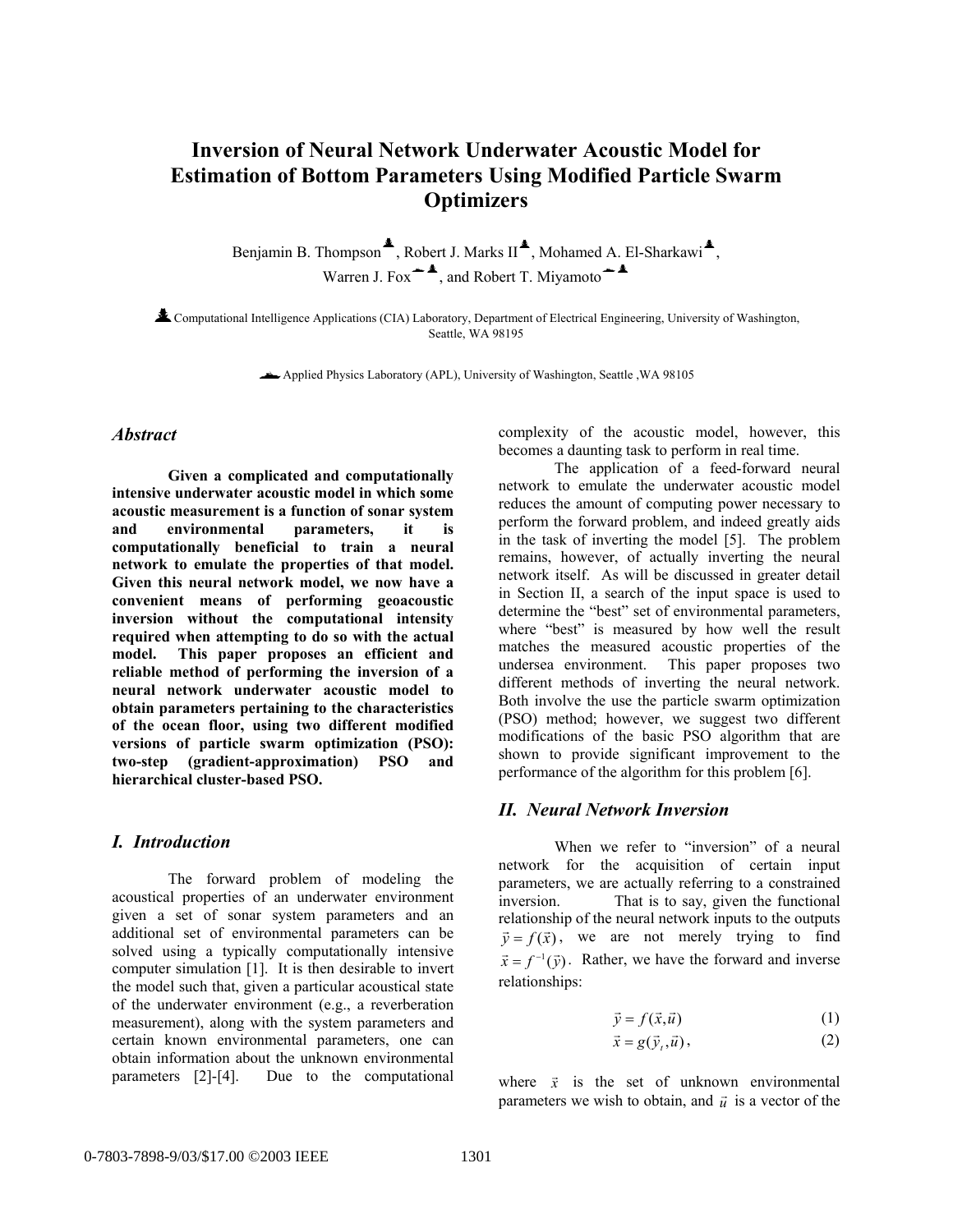

**Figure 1** - Global minima which occur in steep, narrow valleys tend to be missed by standard PSO methods. As depicted, a shorter step size would alleviate this problem.

known environmental and system parameters. Given the forward relationship described in a neural network form by (1), we wish to find an inverse mapping described by (2) where  $\vec{y}_t$  is a target output measurement obtained through some other method (i.e., it cannot be an output of our model described in (1) since  $\vec{x}$  is unknown). The proposed method by which we obtain  $\vec{x}$  is via the following relationship:

$$
\vec{x}_{est} = \underset{\vec{x}_i}{\arg \min} (\|\vec{y}_t - f(\vec{x}_i, \vec{u})\|^2), \tag{3}
$$

where  $\vec{x}_{est}$  is the argument that minimizes the error between the target output  $\vec{y}_t$  and the neural network output produced by that argument. This scheme essentially sets up the problem as one of optimization; that is, our task is now to find the  $\vec{x}$  that optimizes the performance of the neural network in emulating the effects dictated by the target output vector  $\vec{y}_i$ . For this specific application, we find that particle swarm optimization is very well suited for the problem at hand.

#### *III. Particle Swarm Optimization*

Eberhart and Kennedy [6] initially proposed the idea of using multiple agents that behave in a collective, swarm-like manner as a solution to various optimization problems. The basic idea behind PSO is described by the following two equations [7]:

$$
v_{id} = w^* v_{id} + c_1^* rand( )^* (p_{id} - x_{id})
$$
  
+  $c_2^* rand( )^* (p_{gd} - x_{id})$  (4)

$$
x_{id} = x_{id} + v_{id} \,. \tag{5}
$$

Here,  $x_{id}$  is the position of an agent in the search space,  $v_{id}$  is its velocity (i.e., the distance it will move



**Figure 2** - Basic idea behind CPSO. The dotted line represents the updated trajectory based on each other vector and the weighting

from iteration to iteration), *pid* represents the best position that individual agent has found to date,  $p_{gd}$  is the group-best position (among all the agents), and *w*,  $c_1$ , and  $c_2$  are parameters of the system that may be adjusted to improve performance. Also, *rand*() signifies a random number picked from a uniform distribution on [0,1]. It is this element that causes PSO to be a stochastic process, and thus provides us with motivation to perform Monte-Carlo-like simulations in section IV.

 Clearly, then, this is an evaluation-only optimization method; that is, no information about the search-space itself is taken into account that might improve the end result. Figure 1 shows a simple situation, however, in which basic PSO methods can fail to converge. As depicted, when the optimal solution lies at the bottom of a narrow valley, it is very easy for each swarm agent to completely "fly" over it without registering an improvement in the global best. We will show later that this situation occurs often in the search spaces in which we are interested. If we were able to take into account some local information about our search space, the optimization algorithm would "know" that, at the initial point  $x_0$ , the gradient was very steep, and thus it should proceed in very short steps to find the bottom of the valley (much like a gradient descent technique). Thus, we have motivation for two different modifications over standard PSO that perform significantly better in light of this situation.

#### *A. Two-Step PSO*

The first method proposes a two-step approach that essentially approximates the gradient at a local point and decides which of two step sizes to make based on that information (we will refer to this method as PSO2 beyond this point). As anticipated in Figure 1, we see that, in this algorithm, each agent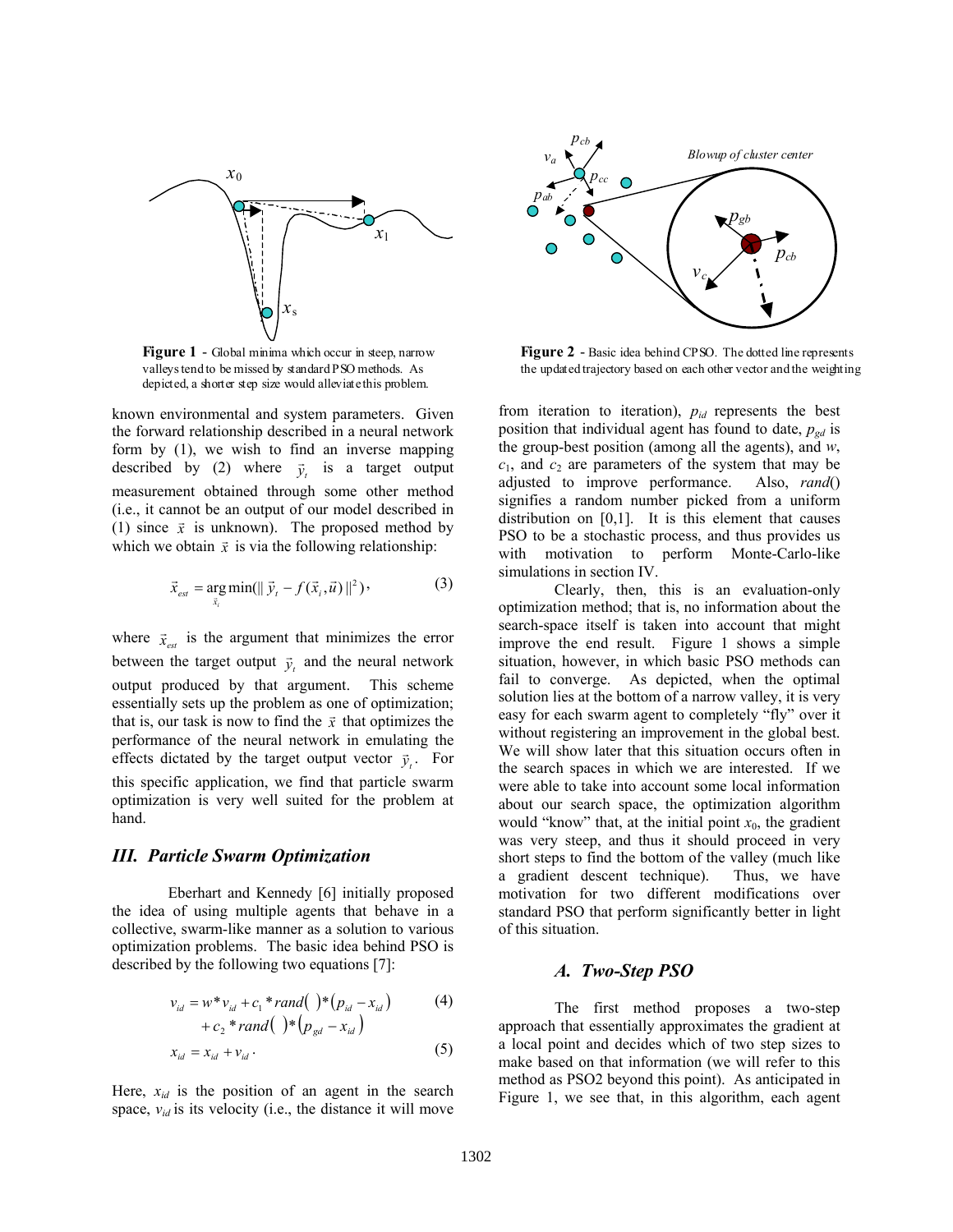

**Figure 3 -** Typical reverberation measurement in dB as a function of time after transmit, in seconds.

takes two steps in the same direction: one in standard PSO fashion, and the other a much shorter distance. Then, the algorithm simply calculates the slope from the initial point  $x_0$  to each point  $x_s$  and  $x_1$ , and simply chooses the step corresponding to the greatest negative slope. The only additional parameter this introduces into the scheme is some fractional coefficient  $\delta_s$ , which is the step size relative to the "usual" PSO step size (which could be seen as having its own  $\delta_1=1$ ). This method is summarized in the following additional equations, which assume the initial execution of equation (4):

$$
x_l = v_{id} + x_{id} \tag{6a}
$$

$$
x_s = x_{id} + \delta_s * v_{id} \tag{6b}
$$

$$
x_{id} = \underset{x_s, x_l}{\arg \max} \left( -\frac{F(x_s) - F(x_{id})}{\delta_s}, -\frac{F(x_l) - F(x_{id})}{\delta_l} \right) (7)
$$

where  $F()$  is the fitness function used to evaluate the position of each agent, assuming the problem is formulated as a minimization scheme.

While this method will be shown to work very well for the problem to be solved in this paper, it is immediately clear that it could be prone to causing premature stoppage of the algorithm due to local minima. The following alternate proposal combines the benefits outlined above of a local search with the local-minima avoidance of a more global technique.

#### *B. Cluster PSO*

In an effort to combine both the desired local-search properties to prevent overlooking of the



**Figure 4 -** Typical error surface for two parameters  $M_z$  and  $\sigma$ <sub>2</sub>, in dB. Note shallow local minimum and steep valley in which lies the global minimum

true global minimum with the global-search ability to avoid local minima, we propose the following "cluster"-based modification to PSO. The central idea, as illustrated in Figure 2, is to force a sort of hierarchical structure onto the swarm model, creating clusters of agents that move about the search space while remaining relatively close together. This is in contrast to standard PSO, in which each agent is essentially autonomous. Thus, conceptually, we have the global searching accomplished by each cluster (which, we will show, is designed to behave more or less like a standard particle swarm agent), with the local search performed by the agents within each cluster.

We then have the following expanded set of equations that defines the behavior of this clusterbased PSO extension (CPSO), where (8) and (10) apply to a cluster of agents, and  $(9)$  and  $(11)$ correspond to the update equations for each individual agent:

$$
v_c = w_c * v_c + a_{c_1} * rand( ) * (p_{cb} - p_{cc} )
$$
 (8)  
+  $a_{c_2} * rand( ) * (p_{gb} - p_{cc} )$   

$$
v_a = w_a * v_a + a_1 * rand( ) * (p_{ab} - p_a )
$$
 (9)  
+  $a_2 * rand( ) * (p_{cb} - p_a )$   
+  $a_3 * rand( ) * (p_{cc} - p_a )$ 

$$
p_c = p_c + v_c \tag{10}
$$

$$
p_a = p_a + v_c + v_a. \tag{11}
$$

Here,  $v_c$  is the velocity of a cluster center,  $p_{cc}$  is the position of the cluster center,  $p_{cb}$  is the position corresponding to the best fitness found so far for an agent within that cluster,  $p_{gb}$  is the global best, and  $w_c$ ,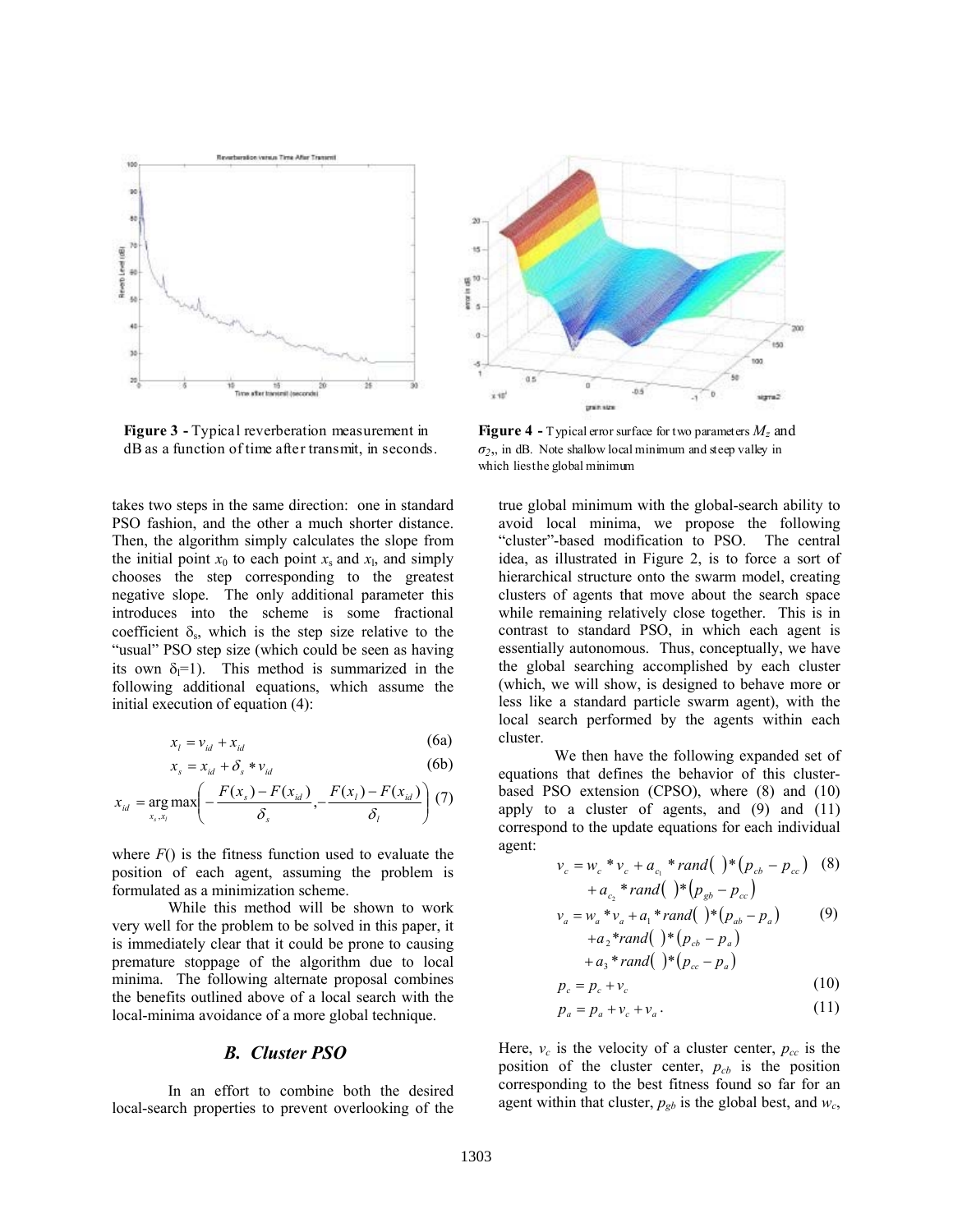

**Figure 5 -** Error in inverted bottom parameters compared to true bottom parameters based on exhaustive search of input space

 $a_{c1}$ ,  $a_{c2}$  are weighting factors for the cluster-velocity update equation. Additionally,  $v_a$  is the velocity of each agent, *pa* is the position of an individual agent,  $p_{ab}$  is the personal best of each agent, and  $w_a$ ,  $a_1$ ,  $a_2$ , and  $a_3$  are weighting factors for the agent-velocity update equation.

 What we see then is the following: each of C total clusters has within it N agents, which are associated strictly with a single cluster only. First, the velocity of each cluster is updated as though the "center" of the cluster (effectively an arbitrary point in space, not the actual geometric center) was a standard PSO agent – it is modified based on its distance from some global best, along with its distance from its own personal best. Next, the velocity of each agent is calculated as a weighted sum of its distance from its own personal best, its cluster's best, and the cluster center, which serves to keep the cluster together. Finally, the position of the cluster center is adjusted by the center-velocity, and each agent is modified by both its cluster-center velocity and the individual agent-velocity update.

#### *IV. Inversion Results*

The model used to emulate the geoacoustic environment has thirty inputs: three sonar system parameters, and 27 environmental parameters including surface wind-speed, bathymetry, and the speed of sound at different depths in the water column. The three bottom parameters in which we are interested are  $M_z$ ,  $\sigma_z$ , and  $\omega_z$ . The grain size parameter  $M<sub>z</sub>$  is a measure the log of the bulk grain size of the ocean floor sediment, and is used to categorize the floor as mud, sand, rock, etc.  $\sigma_2$  is the ratio of the sediment volume scattering cross section to the sediment attenuation coefficient. It controls the



**Figure 6** - Typical RMS error from inversion results over 200 realizations around a single operating point. Top -- PSO2 wins. Middle -- CPSO wins. Bottom -- All three tie.

sediment volume scattering strength in the model. Finally,  $\omega_2$  is the interface roughness spectral strength. A measure of the roughness of the ocean floor, it controls the interface roughness scattering strength in the model. While we would like to invert  $\omega_2$  along with the other parameters, for the purposes of testing the algorithm in this paper we will only invert the first two. The output of the neural network model consists of 599 neurons corresponding to 599 points in an underwater acoustic reverberation-level time series. This is the signal at an active sonar receiver due to scattering from inhomogeneities in the ocean medium, including the sea surface and the bottom. Figure 3 shows a typical example of this reverberation.

The neural network used to emulate the underwater acoustic model was trained using standard backpropagation methods [8] combined with a principal-component based method for reducing the redundant dimensionality of the data [9]. The resultant structure of the network consists of two hidden layers with 40 neurons in the first layer and 43 neurons in the second layer. With the fully trained neural network, we now have a method for calculating a fitness function for our optimizer. Specifically, we use the RMS error of the neural network output reverberation, as a function of the known inputs along with the current guess of the unknown parameters, compared to some target reverberation level obtained via the original underwater acoustic model (or a reverberation measurement obtained from an actual undersea environment).

As a test of the algorithm, we have set up the three PSO algorithms (standard PSO, CPSO, and PSO2) to invert only the two parameters  $M_z$  and  $\sigma_z$ . The parameters used in the latter two algorithms are listed in Table 1*,* along with a short description of the function of each parameter. We see in Figure 4 a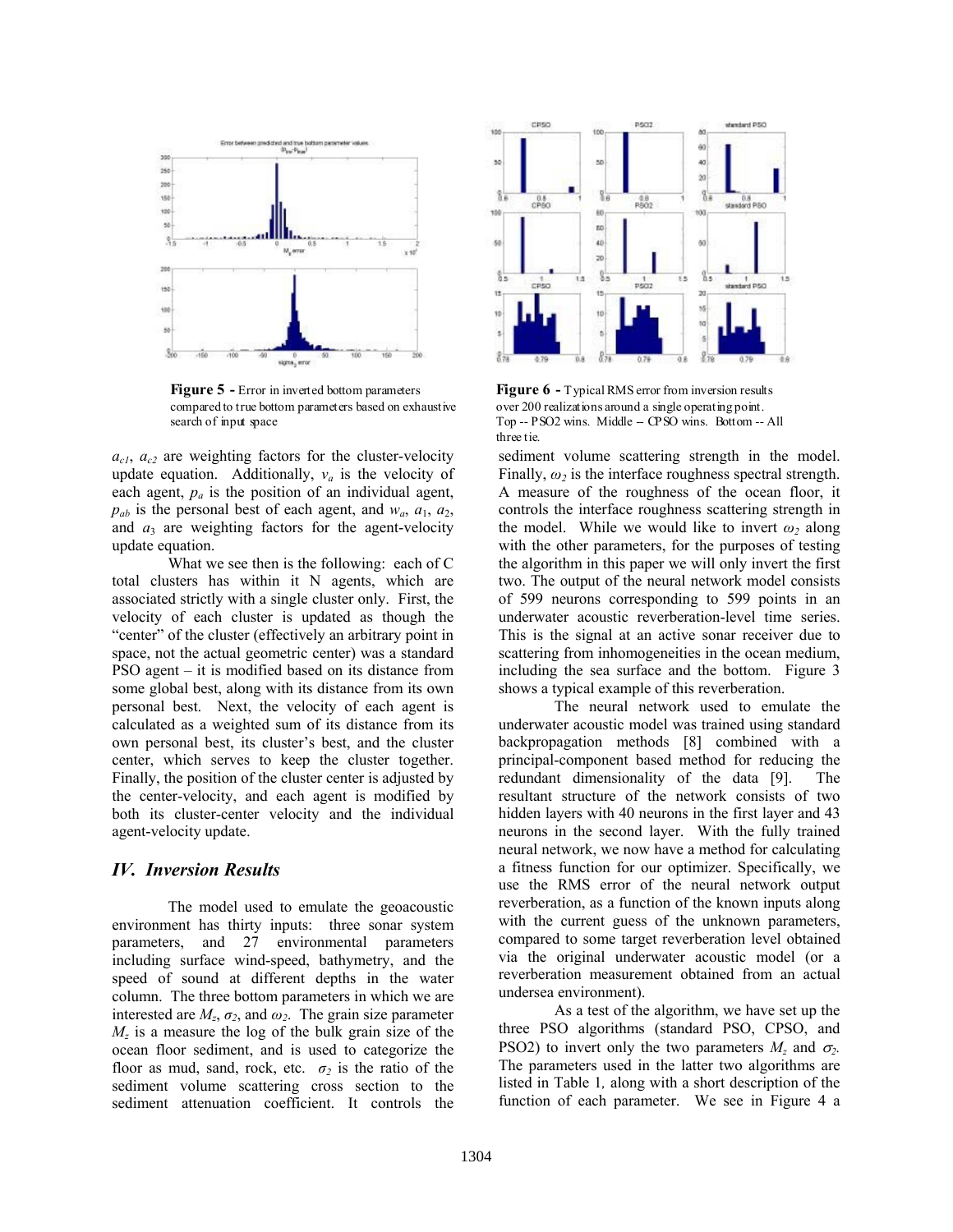

Figure 7 - Overall performance of each of the three algorithms in terms of their best RMS errors over the same 200 operating points.

typical error surface; we generated this error surface by first choosing an operating point (a specific input vector and corresponding target reverberation measurement), and then generating neural network outputs for every possible combination of  $M_z$  and  $\sigma_z$ , and calculating the corresponding error level. As described above, note the narrow valley-like area in which resides the global minimum, along with a fairly shallow local minimum far away from the global

|                  | <b>Parameter Description</b> | Value |
|------------------|------------------------------|-------|
| <b>PSO2</b>      |                              |       |
| $\delta_1$       | Long step-size               |       |
| $\delta_{\rm s}$ | Short step-size              | 0.1   |
| <b>CPSO</b>      |                              |       |
| $W_c$            | Cluster inertia weight       | 0.9   |
| $a_{c1}$         | Cluster-best weight          | 2     |
| $a_{c2}$         | Global-best weight           | 2     |
| $W_a$            | Agent inertia weight         | 0.9   |
| a <sub>1</sub>   | Agent-best weight            | 2     |
| $a_2$            | Agent Cluster-best weight    | 2     |
| $a_3$            | Agent Cluster-center weight  | 2     |

minimum. While Figure 4 does not describe *every* possible type of error surface (we have found a number with only a single bowl-like minimum as well), the shape represents a substantial portion of the error surfaces corresponding to each data point. **Table 1 –** Parameter list for PSO methods

It should be noted at this point that any further discussion of inverting the neural network as



**Figure 8 -** Scatterplot of average RMS from each of 200 training patterns. Circle: PSO. Triangle: PSO2. Square: CPSO

described above to obtain the desired input parameters is worthless without first showing that the parameters obtained in such a manner actually correspond to the desired parameters. Since, for our model, we have a) the actual parameters used to generate a reverberation series, b) the target reverberation level itself, and c) a fully generated error surface in which the minimum is calculated simply by exhaustive search, we can quantify how well our inverted parameters match the actual true parameters, *under the assumption that the proposed algorithms worked perfectly*. Thus, we have a benchmark to which we can compare our PSO2 and CPSO results.

 Figure 5 shows a histogram of the error between the inverted parameter value corresponding to the overall lowest error at a given operating point and the true parameter values used to calculate the target reverberation level. The top plot of this figure displays the errors in predicting *Mz*, and the bottom plot corresponds to errors in  $\sigma_2$  prediction. We should note that the dynamic range of  $M_z$  is  $[-10000, 10000]$ (with values only landing on multiples of 500 – so the minimum possible nonzero error is  $+/-$  500), and the dynamic range of  $\sigma_2$  is all the integers on [1,200]. The data set from which the test cases were taken corresponds to the 1000 patterns which the neural network could reproduce the best (from the entire training data set). Thus, from these plots we can conclude that, in general, under the above assumption, our inverted parameters would match the desired parameters very well overall, with relatively few outliers. It should also be mentioned here that, even if the parameters do not match perfectly, what is needed in practice is the ability to generate a good reproduction of the ensonification of the water column